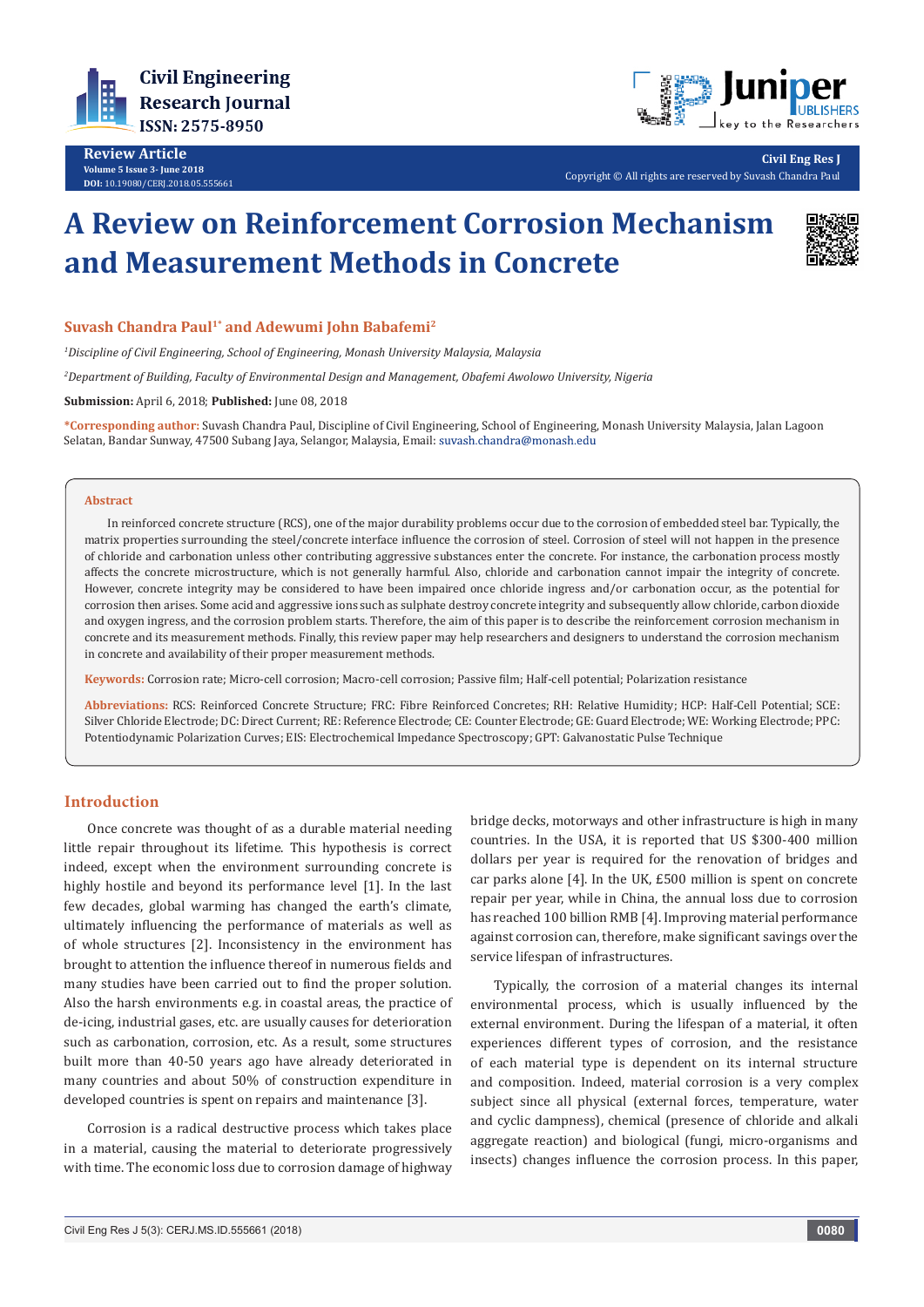the description of reinforcement corrosion mechanism and its measurement methods in concrete is presented.

# **Corrosion Mechanism in Concrete**

In concrete, the corrosion of steel is an electrochemical process where current passes from one medium to another (anode to cathode) as in an electrical circuit. In the hydration process of cement in concrete, a highly alkaline (sodium and potassium hydroxide) environment (12.5<pH<14) is formed. However, lower pH and carbonation are causes of corrosion [5]. The lower the pH, the lower the amount of chloride ions needed to promote corrosion in the steel bar. The alkaline environment in concrete, with a pH>12.5, therefore helps in forming a thin protective layer, called

a passive film on the surface of the steel. Typically, this passive film is composed of different degrees of hydrated iron oxide  $Fe^{2+}$ and Fe3+, and it is only a few nanometres thick. Usually, the passive film of steel is secure from any kind of mechanical damage [6]. The whole process of corrosion in the steel is called depassivation. The time for such process to lead to corrosion is referred to as the initiation period of corrosion of steel in concrete as it is illustrated in Figure 1. By providing good quality, less permeable concrete and higher cover depth, the initiation period can be increased in reinforced concrete structure (RCS) [7-9]. So, the resistivity of concrete is related to the severity of corrosion. Table 1 shows the limit of resistivity and the corresponding possible corrosion in concrete [10,11].

**Table 1:** Relationship between corrosion rate, resistivity and severity in concrete.

| Severity                        | Resistivity of Concrete ( $k\Omega$ .cm) | Corrosion Rate (µm/year)   |                       |
|---------------------------------|------------------------------------------|----------------------------|-----------------------|
|                                 | Langford & Broomfield [10]               | Langford & Broomfield [10] | Bertolini et al. [11] |
| Low corrosion rate              | >20                                      | Up to $2$                  | $02$ -Apr             |
| Low to moderate corrosion rate  | $Oct-20$                                 | $02$ -Jun                  | $05-Sep$              |
| Moderate to high corrosion rate | $05-0ct$                                 | $06$ -Dec                  | $0ct-49$              |
| Very high corrosion rate        | < 5                                      | >12                        | 50-99                 |



#### **Initiation and propagation period**

A simple corrosion model developed by Tutti [12], which was later modified by Liu & Weyers [7] with more graphical representation, is presented in Figure 1. This model shows the different stages of the corrosion scenario in RCS. According to the Tutti model, the total service life of a RCS can be divided into two major phases:

- i. The initiation period and
- ii. The propagation period.

In the initiation period, carbonation and chloride ingress take place in the concrete as discussed in previous sections. The

propagation period starts when the steel is fully depassivated and reaches a limiting state when corrosion is no longer acceptable. Water and oxygen must be present for corrosion to take place. In the absence of either water or oxygen, the corrosion process will not take place or will be very insignificant. Therefore, it can be said that the presence of wider cracks in concrete might reduce the service life of RCS since water, carbon and oxygen can easily penetrate the concrete and reach the steel.

# **Mechanism of breaking passive film**

The passive film is the barrier that protects steel from corrosion, which can be influenced by the external environment as well as the steel substrate [13]. Typically, it forms from the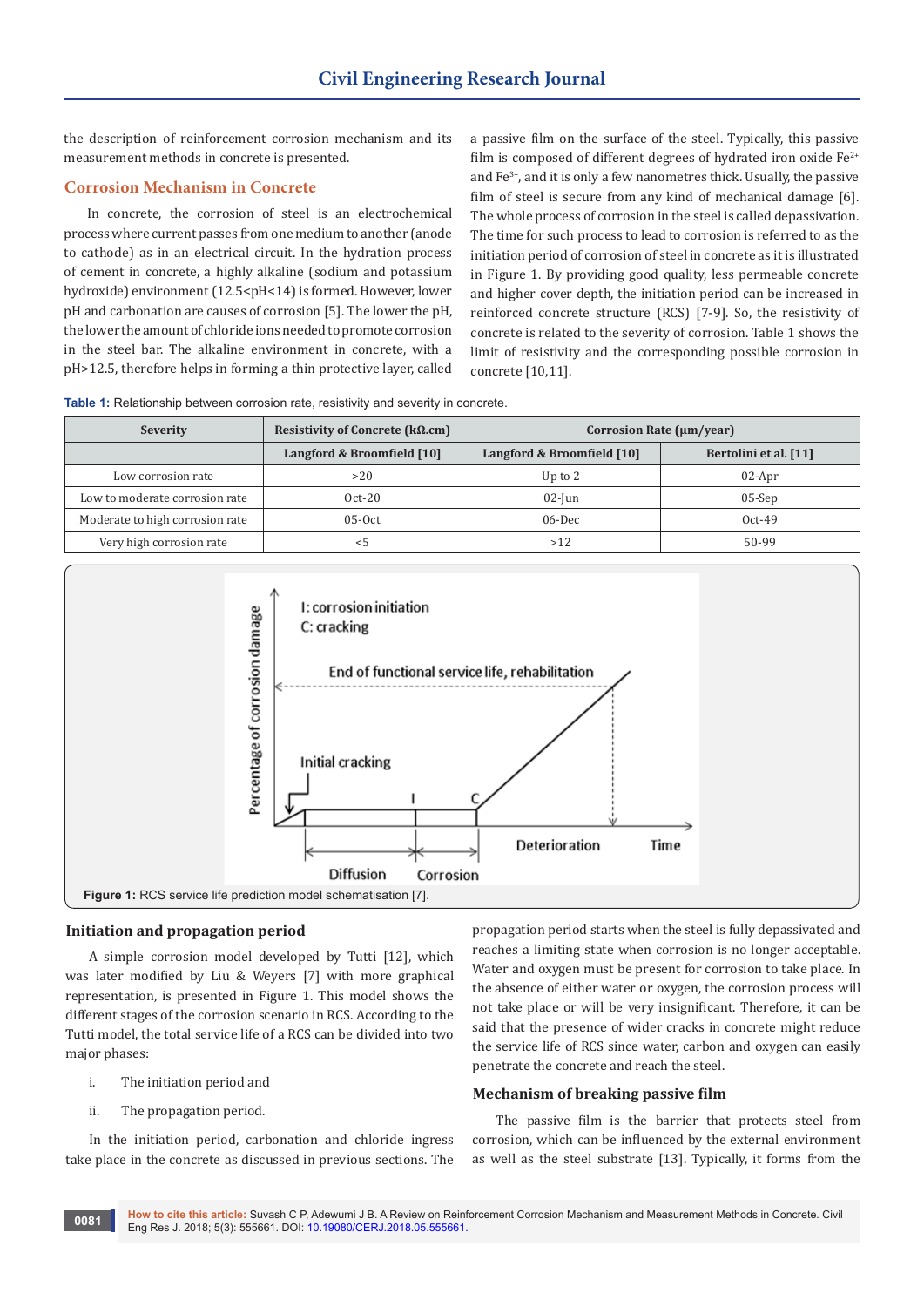cement hydration products which then create an interlocking network of discrete crystallites and bind the aggregate and the reinforcement together [14]. The process of depassivation of reinforcing steel in concrete is not yet clearly understood. This is because of its complexity and the many factors involved in the process. Typically, the passive film is a very thin layer and because it is inside the concrete, it makes it difficult to examine correctly. The hypothesis is that, when chloride comes into contact with the passive film, it reduces the resistance of the passive film [15]. However, in concrete, the contact between chloride and the passive film is not uniform and where it happens, an anodic region forms more rapidly and corrosion continues. On the other hand, the unaffected or remaining area of steel bar remains passive. Another hypothesis is that, chloride ions form a dissolvent compound with  $Fe<sup>2+</sup>$  ions, and as a result, a passive film cannot form and the process encourages further metal corrosion [15].

# **Micro-cell and macro-cell corrosion**

In any corrosion process, the steel surface is affected such that part of the steel acts as an anode and other adjacent parts act as the cathode. The corrosion rate in the steel is highly influenced by these two zones. Depending on their positions in the steel bar, corrosion can be classified as either micro-cell or macro-cell corrosion. The formation of micro-cell and macro-cell corrosion in cracked concrete is discussed below.

**Micro-cell corrosion:** When the distance between the anode and the cathode is very small or difficult to separate, it is called micro-cell corrosion [16]. So, in finely distributed cracks in concrete like some fibre reinforced concretes (FRCs), there is a big possibility of forming micro-cell corrosion. In this case, cracks act as a path for oxygen penetration to the cathode. Since the cathodic area is small, it is expected that there will be less damage in the RCS from this type of corrosion process [17,18].

**Macro-cell corrosion:** In this case, the anode and cathode areas are far apart and the anode area is limited to the crack zone. Oxygen penetrates to the cathode part through the uncracked portion of concrete. Since the cathode area in the macro-cell corrosion process is much larger than in micro-cell corrosion, the corrosion rate due to macro-cells is also higher [19-21].

#### **Re-passivation of corrosion**

Once corrosion starts in the steel, it is not always certain that the corrosion rate will increase. Due to the complex electrochemical mechanism of steel corrosion in concrete, the rate of corrosion may decrease or stop [22]. Typically, when pitting corrosion takes place, current circulation in the anodic part incites and gradually increases the chloride content and acidity, so that propagation may take place even if the potential of the steel is reduced, e.g. owing to an external cathodic polarization. This activity is illustrated in Figure 2. It can be seen that the current growth replaced anodically during cyclic polarization in which the potential of the steel (by external polarization) is first raised above pitting potential  $(E_n)$  to initiate localized attack and then lowered until conditions of passivity are established again. To stop the attack, it is necessary to reach a potential value, called the protection potential ( $E_{pro}$ ), which is more negative than  $E_{nr}$ . Thus, the interval of the potential between  $E_{pi}$  and  $E_{pi}$  is characterized by the fact that it does not initiate the attack, but if the attack has already begun, it permits propagation of the attack.  $E_{\text{max}}$ varies, as does  $E_{\mu\nu}$ , with the chloride level, pH, and temperature [11]. Depending on the potential of steel and chloride content in the concrete, it is possible to define different domains where pitting corrosion can or cannot initiate and propagate, and other effects may take place [11]. This phenomenon can only be valid in chloride-induced corrosion since the localized pitting corrosion mostly occurs in a chloride-laden environment.



**How to cite this article:** Suvash C P, Adewumi J B. A Review on Reinforcement Corrosion Mechanism and Measurement Methods in Concrete. Civil Eng Res J. 2018; 5(3): 555661. DOI: [10.19080/CERJ.2018.05.555661.](http://dx.doi.org/10.19080/CERJ.2018.05.555661) **<sup>0082</sup>**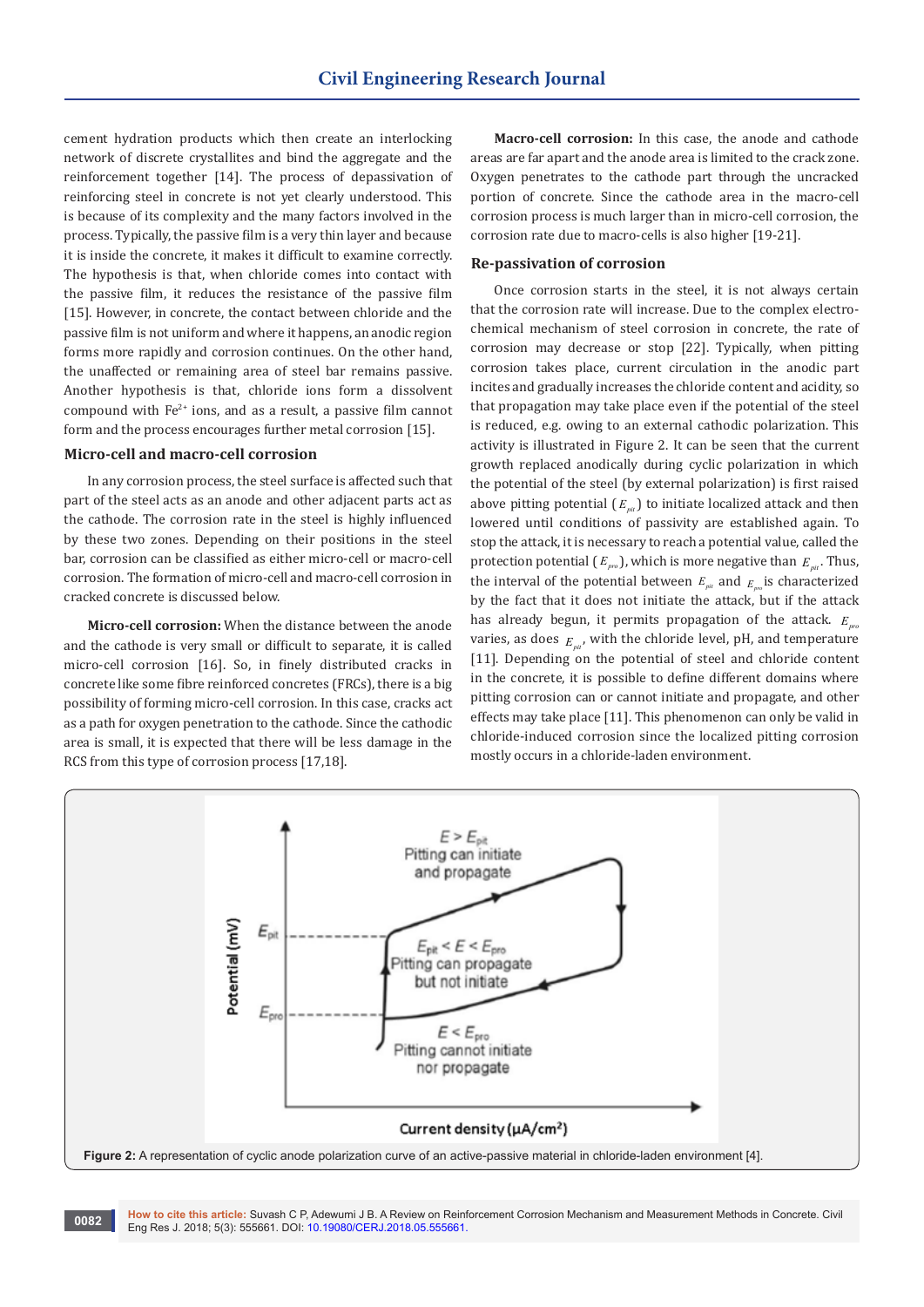Another reason for the reduction in corrosion rate may be due to the self-healing behaviour of materials [23,24]. Not many studies have been done on this issue since it is complicated by the formation of oxides, crack patterns and different chemical reactions. If self-healing can take place in concrete, it can also reduce the further penetration of chemical substances resulting in a lower rate of corrosion [25,26]. It has also been postulated that the steel bar interface with the surrounding cement-based matrix plays a significant role in corrosion protection. Experimental evidence has shown that a strong interface layer surrounding the steel increases the corrosion initiation period [27].

#### **Corrosion rate of steel**

The damage of steel in concrete is determined by the corrosion rate. Depending on the exposure type, the corrosion rate in RCS can vary from 2 to  $100 \mu m/year$  as the relative humidity (RH), CO<sub>2</sub> and chloride concentration at the reinforcement level changes with time [28]. Corrosion rate also increases in more harsh exposure conditions. A higher corrosion rate can be observed in RCS in coastal regions as well as in structures where salt is used to dissolve ice such as bridge decks, motorways, etc., since the chloride concentration level in such structures is very high. Until now, the corrosion mechanism is not fully understood because many factors are involved. However, it is suggested that higher resistivity of concrete can lead to lowering the corrosion rate because when the reinforcing steel bar corrodes, electrons flow through the bar and ions flow through the concrete. The ion flow in concrete is controlled by the resistivity or electrical conductance of concrete and therefore, lower resistivity means a higher ion flow and as a result, higher corrosion is expected in concrete.

**Factors influencing the corrosion rate**: As previously mentioned, in a chloride-laden environment, when the amount of chloride reaches the threshold level, it creates an environment that damages the protective film of steel bars embedded in concrete. Many factors such as amount of moisture in concrete, steel surface area ratio at the anode and cathode area, concrete resistivity, humidity and temperature, etc. in concrete influence the corrosion rate of steel bars [29-31]. In the corrosion process, the presence of oxygen accelerates the corrosion rate of a steel bar. However, it also depends on the amount of moisture present in the concrete. If the concrete is fully saturated, the oxygen diffusion rate is lower because oxygen cannot diffuse through moisture. However, in dry concrete, oxygen can easily diffuse through pores or cracks in the concrete. It is found that the wetting and drying cycles of concrete accelerates the steel corrosion process [32]. In the wetting process, the presence of moisture in concrete acts as an electrolyte which causes lower resistivity of concrete than in the drying process. As a result, higher half-cell potential values can be found in concrete when it is in contact with moisture than when it is in a dry environment. A sufficient amount of oxygen is also necessary in the rapid corrosion process. Concentrated polarization occurs when there is not a sufficient amount of oxygen in the concrete for the cathodic reaction, and so the corrosion current is reduced [32].

**Corrosion products:** After corrosion initiation in reinforced concrete, steel corrosion propagates and produces expansive rust surrounding the steel bar (mainly ferrous and ferric hydroxide Fe(OH) $_2$  and Fe(OH) $_3$ ), that occupies a much larger volume than the original reinforcement and thereby generates radial stress in the surrounding concrete at the interface between the reinforcement and concrete. Figure 3 shows the corrosion products and their relative volumes. When the stress from these products exceeds the maximum tensile capacity of the concrete cover, the concrete cracks and may eventually spall off. This scenario is very common in RCS and it can also be observed visually [33].



**How to cite this article:** Suvash C P, Adewumi J B. A Review on Reinforcement Corrosion Mechanism and Measurement Methods in Concrete. Civil **EDENT RESERVED CONSTRUSTED BY A SERVICE RES Eng Res J. 2018; 5(3): 555661. DOI: [10.19080/CERJ.2018.05.555661.](http://dx.doi.org/10.19080/CERJ.2018.05.555661) 0083**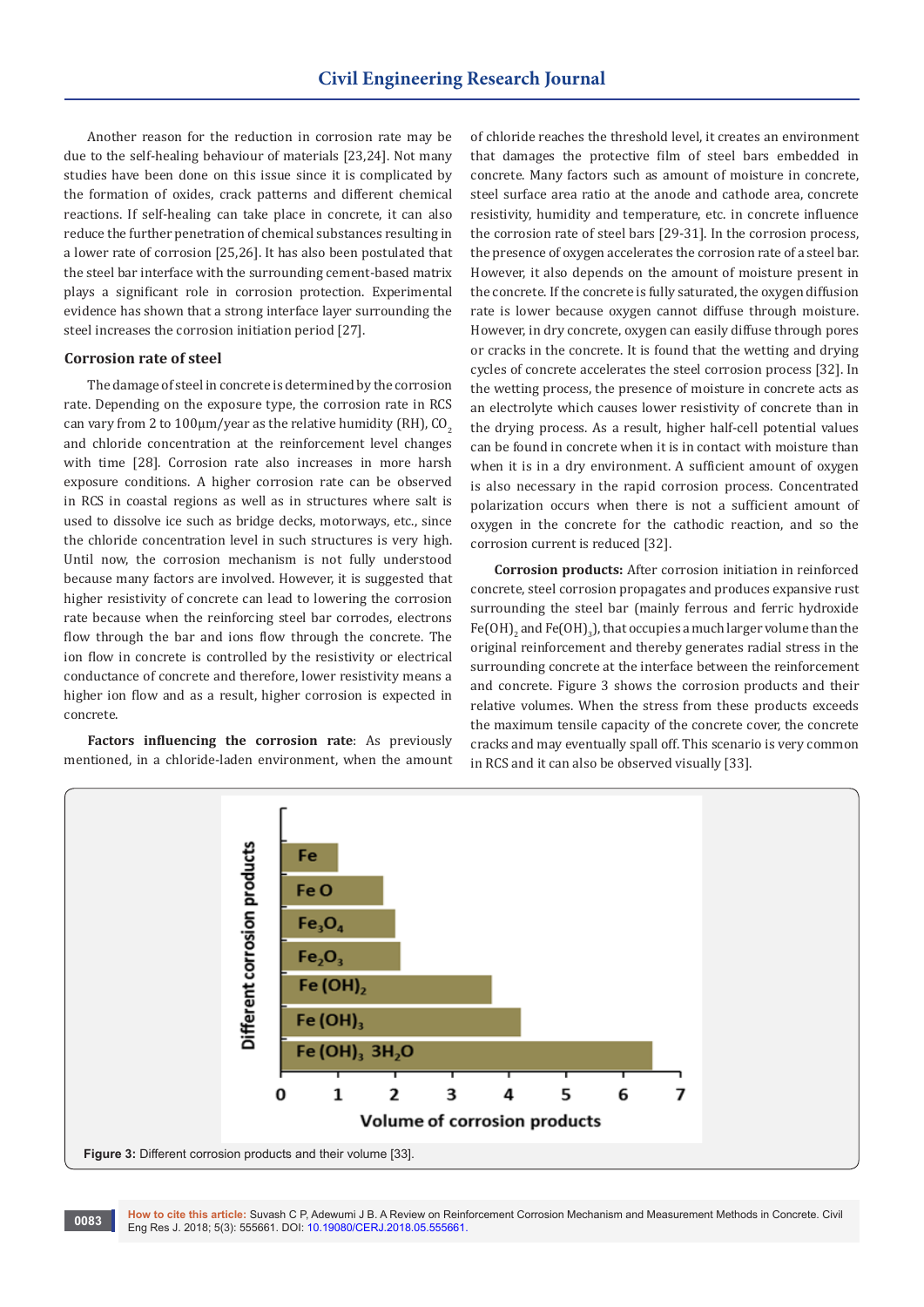# **Types of Corrosion**

Depending on the types of materials and their exposure conditions, different types of corrosion exist. The corrosion mechanism in different materials is also different since the element compositions are not the same. In the reinforcement within the concrete, different potential may exist in different places, which may form corrosion cells by continuous chemical processes that cause a flow of electrons or ions from one position to another. In electrochemical corrosion, the anode serves as an electrode which normally releases electrons while the cathode receives electrons. In both anodic and cathodic processes, the total load exchanged must be equal. Typically, the cathodic process is slower and the speed of corrosion is determined from this process [34]. Figure 4 shows the reactions that take place in the anode and cathode areas during the corrosion process. Some of the oxidations in different environments are shown below:

Oxygen reduction in aqueous environment:

$$
2H_2O + O_2 + 4e \rightarrow 4OH^-
$$
 (1)

Hydrogen reduction in acidic environment:

$$
2H^{+} + 2e \rightarrow 2H \rightarrow H_{2}
$$
 (2)

Metal oxidation in anode due to environmental reaction:

$$
Me \to Me^{z+} + ze
$$
\n
$$
Fe \to Fe^{2+} + 2e^-
$$
\n
$$
2H_2O + O_2 + 4e^- \to 4OH^-
$$
\n
$$
Fe^{2+} \to 2OH^- \to Fe(OH)_2
$$
\n
$$
(3)
$$

$$
4Fe(OH)_2 + 2H_2O + O_2 \rightarrow 4Fe(OH)_2
$$



The corrosion types can be classified in different ways based on the corrosion mechanism, final damage appearances, environment induced corrosion, etc. The classification of corrosion types is not absolute and the definition of corrosion type can only be applicable under certain conditions [35]. Corrosion types according to corrosion mechanisms are described in this section.

#### **Uniform corrosion**

When the distance between the anodic and cathodic areas is small, uniform corrosion is typically the effect. It is common in carbonated concrete structures since the carbonation of concrete normally proceeds in all the exposed areas of concrete structure, and the decrease of pH value would be expected over a relatively large area. Oxygen is also available over the exposed area. As a result, anodic and cathodic area may possibly be distributed over the rebar surface [35].

#### **Galvanic corrosion**

In reality, it is often impossible to form uniform corrosion over the whole length of rebar because of concrete heterogeneity. Depending on the exposure types, the cathodic process in most sites is stronger than the anodic process, while at some sites, anodic reaction can be faster than the cathodic reaction

[18]. Higher cathodic and anodic ratios will also produce more concentrated corrosion damage to the rebar. In large dimensioned concrete structures, galvanic corrosion plays an important role because of the fact that the oxygen, carbonation and chloride attack simultaneously and the possible breakdown of passive film is not constant over the total length of rebar [35].

#### **Localized corrosion**

The corrosion damage morphology can be referred to as the localized corrosion. It can also be classified as pitting or crevice corrosion. In this case, the anodic to cathodic are aratio is very small (localized corrosion), but the corrosion penetration rate in the anodic area is relatively higher [18]. Localized corrosion mostly happens due to the chloride attack in concrete on some particular sites. The chloride ions tend to accumulate in the affected/pit area and the pH of the solution decrease drastically. This leads to the environment in the pit area becoming aggressive and in turn, further accelerates the anodic dissolution of steel in the pits. The loss of rebar cross-section and strength is a major concern for pitting corrosion. Therefore, a relatively small amount of pitting corrosion can induce significant damage to the reinforcement [35] due to the localised damage and reduction of the cross-section.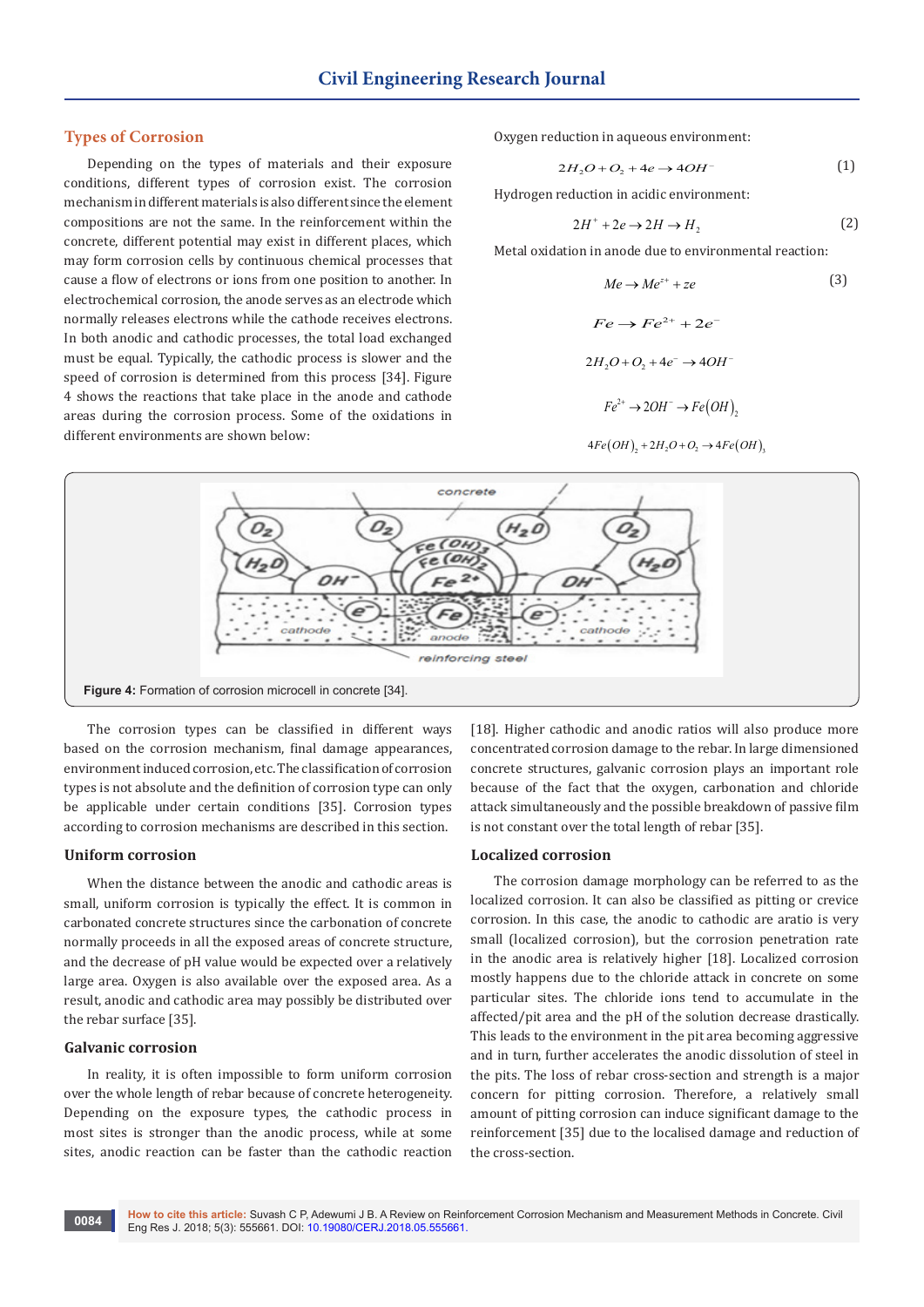# **Methods of Corrosion Rate Determination in Concrete**

Information regarding the corrosion rate of steel bars is an important parameter for the evaluation of the service life as well as the required repair pattern (extensive or normal) of any RCS. Measuring the real corrosion rate in steel is a difficult task. Currently, there are several methods to measure the corrosion potential and/or rate of steel in concrete and some of them are discussed in this section.

#### **Half-cell potential (HCP) method**

The half-cell potential (HCP) measuring technique is a standard method for the inspection of corrosion probability in RCS as set out by the American National Standards (ASTM C876). Typically, two types of half-cell, namely a copper-copper sulphate electrode (CSE) and a silver-silver chloride electrode (SCE) are used to measure the corrosion potential  $(E_{cor})$  in millivolt (mV). The test is limited by the fact that a direct connection to the reinforcing steel has to be made. It is also only applicable to uncoated reinforcing steel imbedded in concrete where the surface has not been coated with a di-electric material. The halfcell is composed of an unreactive outer sleeve with a copper rod that is suspended in a saturated solution of copper sulphate. A saturated solution is maintained by ensuring that un-dissolved crystal copper sulphate is visible in the distilled water solution within the half-cell. The tip of the half-cell (also referred to as a reference electrode) is made of a porous material, normally wood or ceramic, which allows it to remain wet by capillary action. The half-cell is connected as illustrated in Figure 5 and a voltmeter is used to measure the potential difference between the steel and the reference electrode.



The potential value measured can only be used to give a general indication of the probability of corrosion activities. The measurements are interpreted according to Table 2. It must be noted that certain conditions may arise where potential readings will reflect values more negatively than - 350mV without having significant corrosion activity occurring. This may be as a result of a polarisation phenomenon created by limited oxygen diffusion. Concrete resistivity is dependent on matrix properties and the HCP reading is influenced by the resistivity.

| Corrosion Potential ( $E_{cor}$ ) Values |                              | <b>Corrosion Probability</b><br>(%) |  |
|------------------------------------------|------------------------------|-------------------------------------|--|
| $(mV vs. SCE*)$                          | $(mV vs. CSE+ )$             |                                     |  |
| $E_{corr}$ > -125                        | $E_{corr} > -200$            | 10 (low risk of corrosion)          |  |
| $-126 \le E_{corr} \le -275$             | $-200 \le E_{corr} \le -350$ | Intermediate                        |  |
| $E_{corr}$ < -276                        | $E_{corr}$ < -350            | 90 (high risk of<br>corrosion)      |  |
| $E_{corr}$ < -426                        | $E_{corr}$ < -500            | Severe corrosion                    |  |

| Table 2: Corrosion condition related to half-cell potential [36]. |  |  |  |  |  |
|-------------------------------------------------------------------|--|--|--|--|--|
|-------------------------------------------------------------------|--|--|--|--|--|

Note:\*Ag/AgCl and +Cu/CuSO4 half-cell

**Factors influencing HCP reading:** The HCP reading in concrete can be more negative/higher than the typical range of potential values recommended by the ASTM [36]. This is due to the fact that the polarisation phenomenon is significantly affected by the slow oxygen diffusion in concrete [37,38]. A study by Gu & Beaudoin [38] summarized a number of factors influencing the HCP reading and suitability of following ASTM guidelines in determining the corrosion probability of steel in concrete as shown in Table 3.

**Table 3:** Effect of different factors on HCP readings and corrosion probability [38].

| <b>Conditions</b>       | <b>HCP</b> reading | Rate of<br><b>Corrosion</b> in<br><b>Steel Bar</b> | <b>Applicable to</b><br><b>ASTM C876</b> |
|-------------------------|--------------------|----------------------------------------------------|------------------------------------------|
| Lower oxygen            | to negative        | may not<br>increase                                | No                                       |
| Carbonation/lower<br>pH | to negative        | increase                                           | Yes                                      |
| Higher chloride         | to negative        | increase                                           | Yes                                      |

**How to cite this article:** Suvash C P, Adewumi J B. A Review on Reinforcement Corrosion Mechanism and Measurement Methods in Concrete. Civil Eng Res J. 2018; 5(3): 555661. DOI: [10.19080/CERJ.2018.05.555661.](http://dx.doi.org/10.19080/CERJ.2018.05.555661) **<sup>0085</sup>**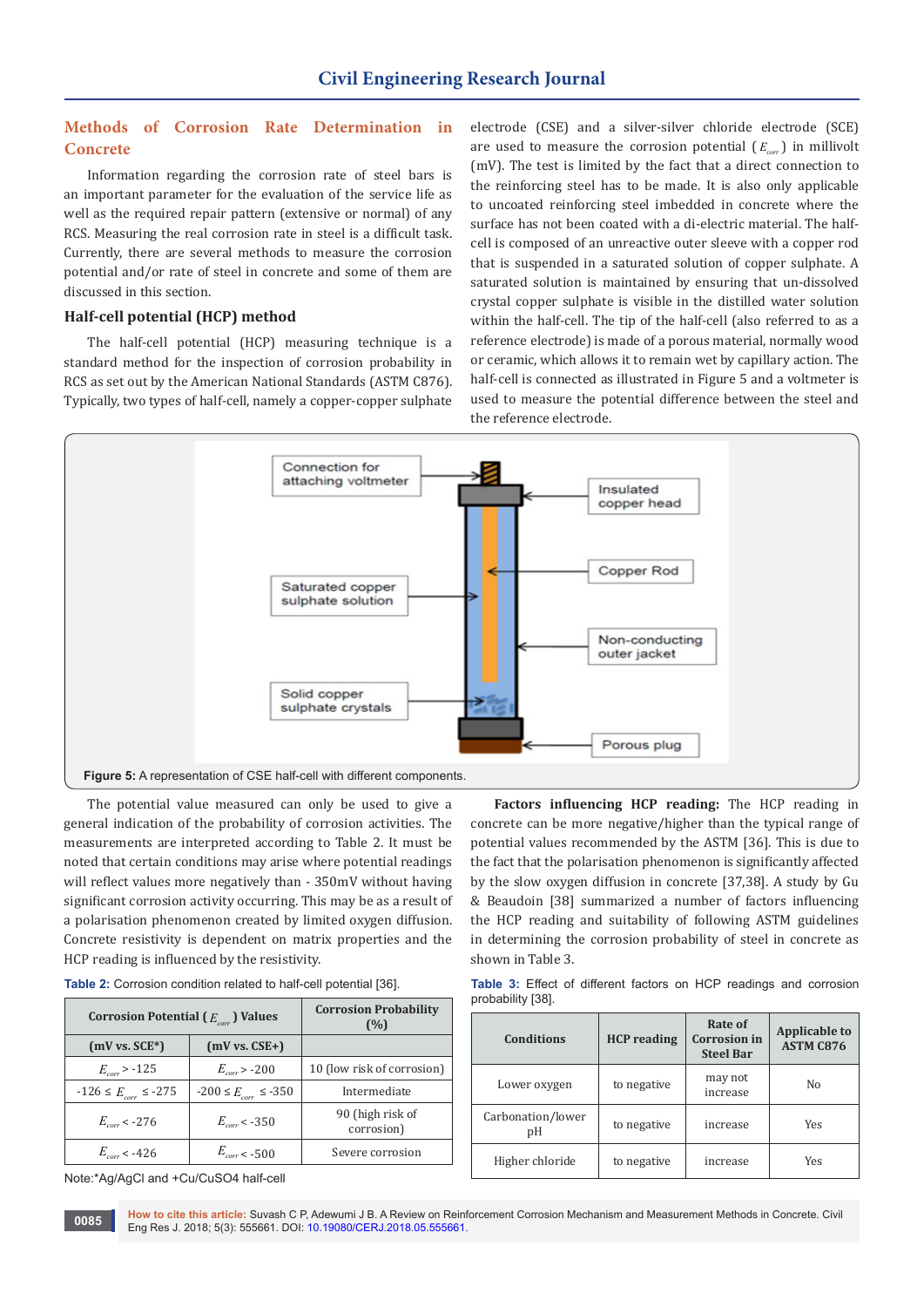| to positive                | decrease    | <b>Yes</b> |
|----------------------------|-------------|------------|
| to negative                | decrease    | No         |
| to positive or<br>negative | decrease    | No         |
| to positive                | not related | No         |
| to negative                | not related | No         |
| to negative                | not related | No         |
| to positive                | not related | No         |
| to positive                | not related | No         |
| to positive                | not related | No         |
| to positive or<br>negative | not related | No         |
|                            |             |            |

Various factors such as oxygen, corrosion inhibitors, carbonation, epoxy coating in steel, types of steel, concrete density, etc. significantly influence the HCP reading. Insufficient oxygen in concrete causes steel to become more active even if there is no sign of corrosion and as a result, a more negative potential value may be obtained in concrete from a half-cell reading. HCP value can also be influenced by the higher density of the concrete layer above reinforcing steel. Dense concrete provides a strong barrier against chloride reaching the steel as well as limiting oxygen diffusion. Typically, HCP readings are taken at a distance from the reinforcing steel, which is inside the concrete at a depth varying according to the designed cover depth. In this case, the obtained HCP readings are actually of mixed potential. This implies that the cathodic region influences the potential readings and hence, the readings are more negative than the actual potential near to the reinforcing steel [39]. Cusson & Qian [40] concluded that if concrete permeability can be reduced, the oxygen level near the reinforcing steel will also be reduced and this may cause more negative HCP readings in the steel bar.

#### **Electrochemical corrosion test**

Corrosion behaviour in concrete is an electrochemical process, and therefore the potential and current due to reduction/oxidation of reinforcing steel can be measured by electrochemical testing. There are several possible ways in which these two variables can be measured, while all the techniques force a potential on the working electrode and measure the resulting current or vice versa. So, ultimately the corrosion process in RCS can be monitored by this technique without any destruction. It is due to the fact that all electrochemical tests follow some fundamental model of the electrode kinetics associated with corrosion processes to quantify corrosion rates. The magnification of the electrical signals created during these tests permits very precise and sensitive measurements to be carried out. Some of the electrochemical corrosion testing techniques are discussed in this section.

**Polarization resistance technique:** The polarisation resistance  $(R_n)$  technique may be considered to be the most encompassing and attainable method of measuring the rate of corrosion in steel at present [11]. It has been used for nearly three decades with continuous improvements with respect to the accuracy of its application as found in literature over the years [41-43]. The method uses the measurement of the instantaneous corrosion current density  $i_{corr}$  ( $\mu$ A/cm<sup>2</sup>) to determine the rate of degradation of a concrete structure affected by corrosion. However, the method is limited since it cannot quantify the loss of steel cross-section but will be able to distinguish between areas of active and passive corrosion [43]. The free corrosion potential  $(E_{\text{max}})$  as described previously and the electrical concrete resistance ( $_{R_{e}}$ ) are used to validate and add to the reliability of the method.

The most accurate setup required to measure the  $R_p$  effect is a so-called modulated guard ring technique [44]. The setup is an improvement of the direct current (DC) polarisation resistance measurement with ohmic drop that has been used since the 1970's. It comprises of a central reference electrode (RE) surrounded by two concentric electrodes, one acting as a counter electrode (CE) and the outer electrode as a guard electrode (GE). Figure 6 depicts the setup of the whole system. The steel reinforcing acts as the working electrode (WE) and is connected, with the other electrodes, to a potentiostat. The guard ring technique is further modulated by two reference electrodes between the CE and GE which help to control the polarisation of the electrodes and the concrete beneath them.



**How to cite this article:** Suvash C P, Adewumi J B. A Review on Reinforcement Corrosion Mechanism and Measurement Methods in Concrete. Civil **EDENT RESERVED CONSERVERTS ATTICLE:** Suvash C P, Adewumi J B. A Review on Reinf Eng Res J. 2018; 5(3): 555661. DOI: [10.19080/CERJ.2018.05.555661.](http://dx.doi.org/10.19080/CERJ.2018.05.555661)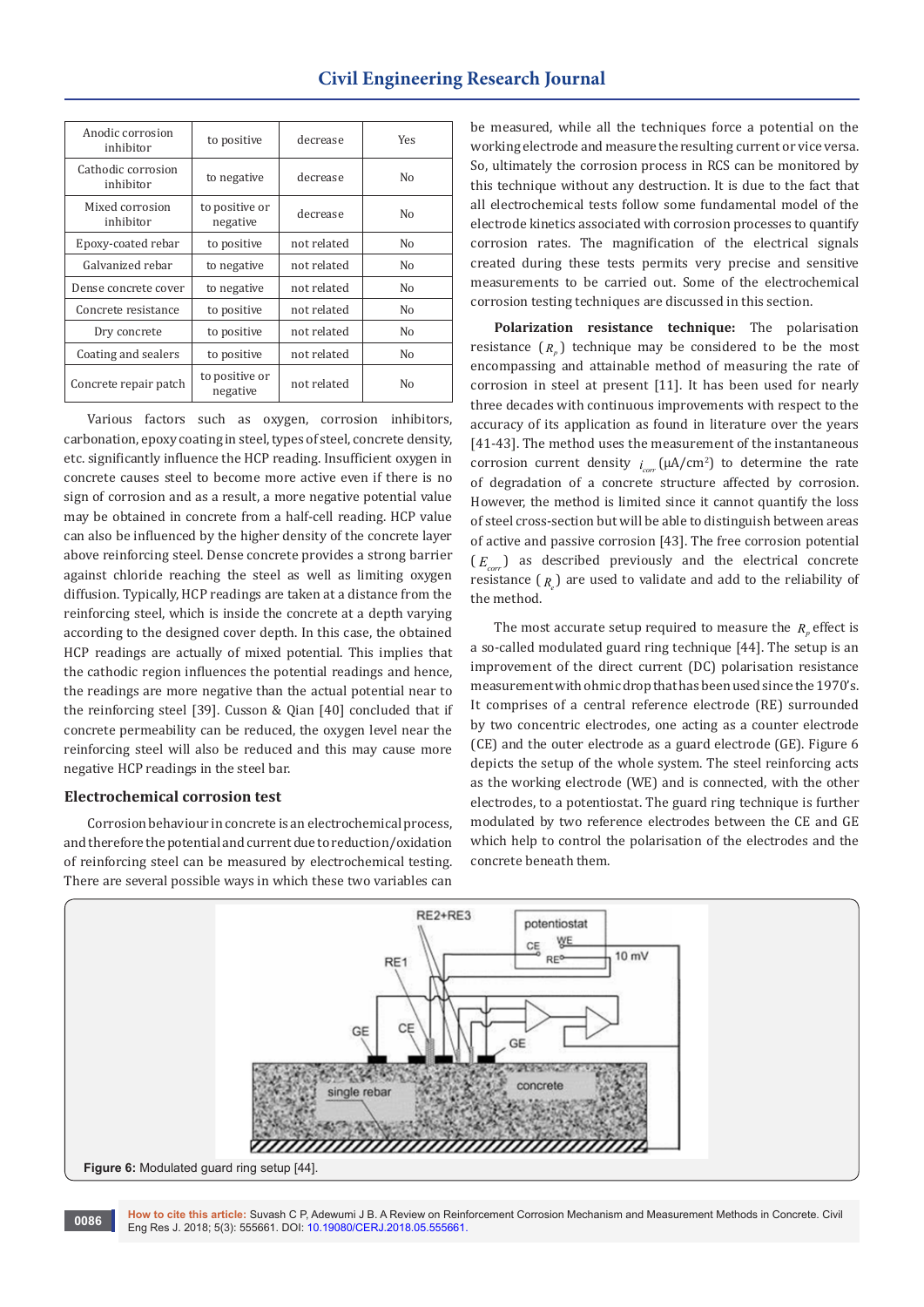



**Figure 8:** Effect of localised corrosion [43].



The greatest problem in obtaining a reliable  $R_{\perp}$  measurement, and the cause for the need of the guard ring technique, is the nonuniform current distribution between the counter electrode and the steel reinforcing in the concrete [44]. Figure 7 shows how the current will be distributed between a small counter electrode and the steel reinforcing when no guard ring is present. This distribution allows for a much larger area of steel to be polarised than the area right beneath the electrodes. This is a particular problem when localised corrosion occurs. It may yield elevated corrosion rates without actually having any corrosion occurring under the area of study (Figure 8). It is because the polarization current is confined with a guard ring electrode. The confining effect ensures that the critical length of steel that the reference electrode is exposed to is equal to the length of contact of the reference electrode itself. Figure 9 depicts the ideal current distribution when a modulated guard ring electrode is used.

**Potentiodynamic polarization curves (PPC):** The change of electrical potential measurement of a system is described by

the PPC. In electrochemical corrosion testing, this term is often used in describing the polarization methods. It is a laboratorybased corrosion-measuring technique which helps prove valuable information regarding corrosion mechanism, rate and probability in selected environments [45].

**Electrochemical Impedance Spectroscopy (EIS):**  Electrochemical impedance spectroscopy (EIS) is a corrosion measuring technique that works in the frequency domain. It postulates that an electrochemical interface, as found on the surface of corroding steel reinforcing can be interpreted as a combination of electrical circuit elements such as resistance, capacitance and inductance. EIS has many advantages in comparison with other electrochemical techniques. During EIS experiments, an alternating voltage is applied to the elements and the resulting current is computed using Ohm's law. Therefore, it is a non-destructive method for the evaluation of a wide range of materials, including coatings, anodized films and corrosion inhibitors. It can also provide detailed information of the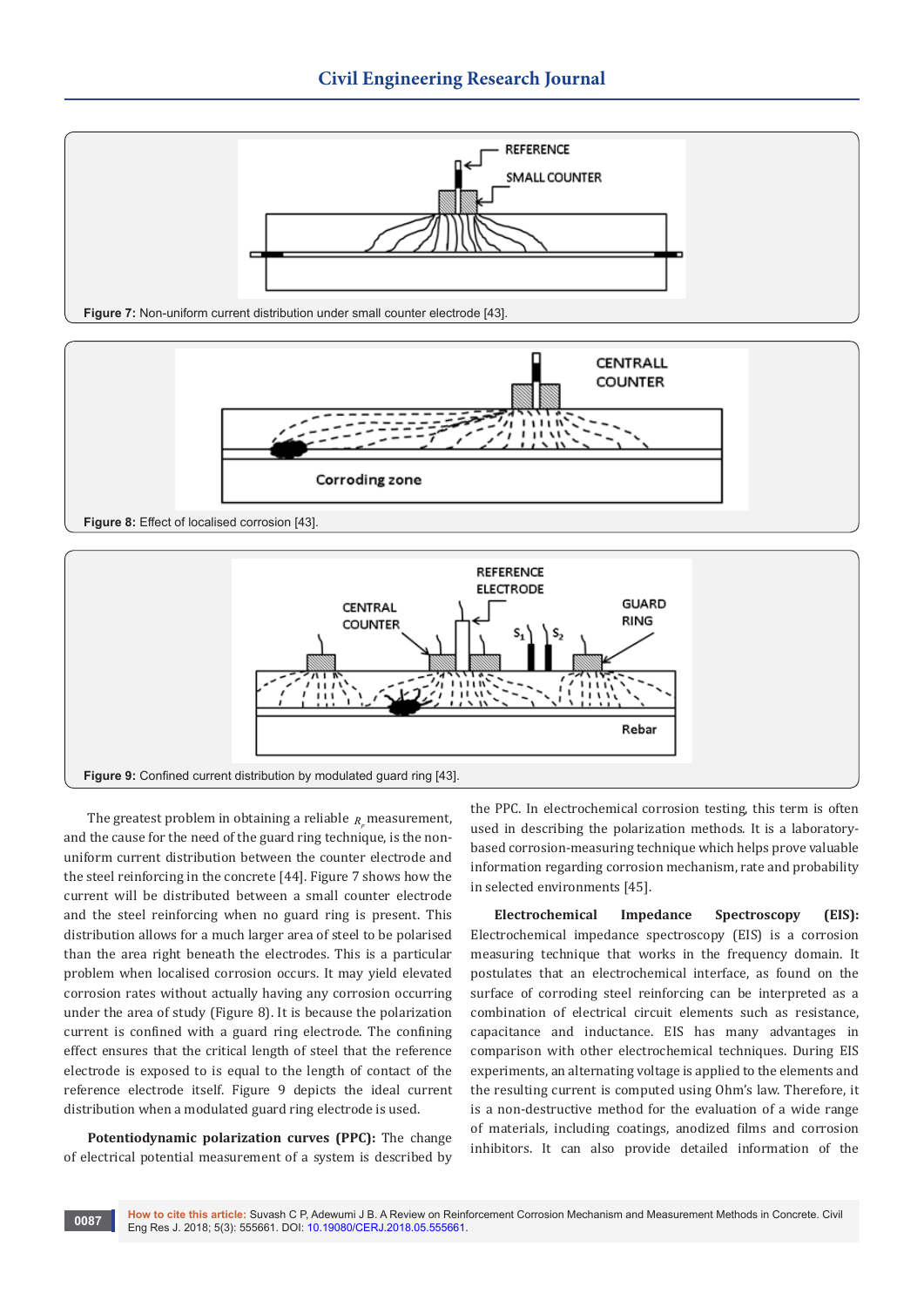systems under examination; parameters such as corrosion rate, electrochemical mechanisms and reaction kinetics and detection of localized corrosion can all be determined from these data [46]. This method is still in a development phase, but research has suggested that it gives a better insight into the corrosion process. It is stated that smaller interpretations are necessary to obtain results from EIS than for the polarisation resistance technique [39]. However, the application of EIS for on-site measurements is still very complex and not feasible [43].

#### **Transient techniques**

This method includes techniques such as the galvanostatic pulse technique (GPT) also called potentiostatic method and Coulostatic method. These methods work in the time domain and may be preferred because of the slow steel/concrete interface reactions [39]. The GPT is similar to the polarisation technique, however, a small current is applied to the reinforcing steel and the transient potential is then recorded. Typically, a known amount of small current (10-20mA) is injected into the reinforced concrete for a certain amount of time (<10mS), and then potential decay is observed for a few seconds. A Randles equivalent circuit shown in Figure 10 describes the potential decay due to corrosion of steel in concrete [47]. A Randles circuit entails an active electrolyte resistance  $(R_0)$  in series with the parallel combination of the double layer capacitance (*C*) and an impedance of a faradic reaction. This model can be used to calculate the Polarization resistance  $(R_n)$ .



Where  $\eta$ <sub>*T*</sub> is the total potential change in the working electrode (WE), ΔIR<sub>Ω</sub> is the ohmic drop between the WE and the reference electrode (RE) in the concrete,  $\Delta IR$ <sub>*i*</sub> is the effective polarisation at charging time, *Rp* is the polarisation resistance of the rebar, and  $\tau_c$  is the Coulostatic time constant.

The moment current is disturbed, the charge attained by the interfacial layer also called double layer (it refers to two parallel layers of charge surrounding the object), is gradually used in the corrosion reaction. This is because the electrode potential immediately loses the ohmic drop ( $ΔIR<sub>o</sub>$ ) contribution, and its measurement expresses its actual polarisation. So, during corrosion testing, if no further current is applied to the steel bar, the potential decays can be represented exponentially with time as follows:

$$
\eta_t = \eta_0 \exp\left(\frac{-t}{\tau_c}\right) \tag{5}
$$

Where  $\eta$ <sup>r</sup> is the potential shift ( $\Delta E$ ) at time <sup>t</sup> and  $\eta$ <sup>0</sup> is the initial potential shift. Polarization resistance  $R_n$  is then obtained from the time constant  $(\tau_{\alpha})$  and interfacial *C* as follows:

$$
R_p = \frac{\tau_c}{C} \tag{6}
$$

$$
C = \frac{q_s}{A\,\eta_0} \tag{7}
$$

$$
q_s = \Delta \dot{\mathbf{x}} \, \Delta t \tag{8}
$$

$$
I_{corr} = \frac{B}{R_p} \tag{9}
$$

$$
V_{corr} = 0.0116 I_{corr} \tag{10}
$$

Where *qs* is the amount of charge, ∆*i* is the amount of current sent,  $\Delta t$  is the pulse duration.  $\eta_0$  and  $\tau_c$  values can be determined by drawing an exponential function fitted to the perturbation (mV) vs time (sec) curve. *A* is the steel surface area ( $\pi d L$ ) and *B* is the Stern-Geary constant varying from 26 to 52 mV depending on the passive and active corrosion. Andrade & Alonso [43], Gonzalez et al. [47], Glass [48], and Paul & van Zijl [49] broadly explained this corrosion rate measuring technique.

Due to the corrosion in steel bars, consequences such as loss of rebar tensile resistance and pitting depths from this observation were then compared with the experimental outcomes. In this regard, Eqs (4.11), (4.12) and (4.13) estimate uniformly corroded depth  $(d_1)$  with time, estimate mass loss with time  $m_c(t)$  and change in rebar yield resistance due to cross section reduction  $(DF_v)$ 

$$
d_c(t) = d_{c0} + \int_0^t V_{corr} dt = d_{c0} + \sum_{i=1}^{N_t} \frac{1}{2} (V_{corr} + V_{corr,i-1})(t_i - t_{i-1})
$$
\n(11)

$$
m_c(t) = \frac{\pi \rho_s L_s}{4} \left[ d_s^2 - \left( d_s - 2 d_c \right)^2 \right] \tag{12}
$$

$$
\Delta F_{y}\left(t\right) = \frac{\pi \sigma_{y}}{4} \left[d_{s} - 2d_{c}\left(t\right)\right]^{2} \tag{13}
$$

In these equations,  $d_{c0}$  is the initial corroded depth,  $t_i$ corroding period,  $\rho$ <sub>s</sub> is the steel density,  $L_s$  is the length of steel,  $d_{\mu}$  is the steel diameter and  $\sigma_{\nu}$  is the nominal yield stress of steel.

#### **Concluding remarks**

Corrosion of reinforcement has been widely investigated by researchers in the last 20 to 30 years. Indeed, corrosion is one of the major problems for reinforced concrete structures (RCS). This typically occurs when the steel bars in the concrete are exposed either to chloride or carbonation environment. Chlorides may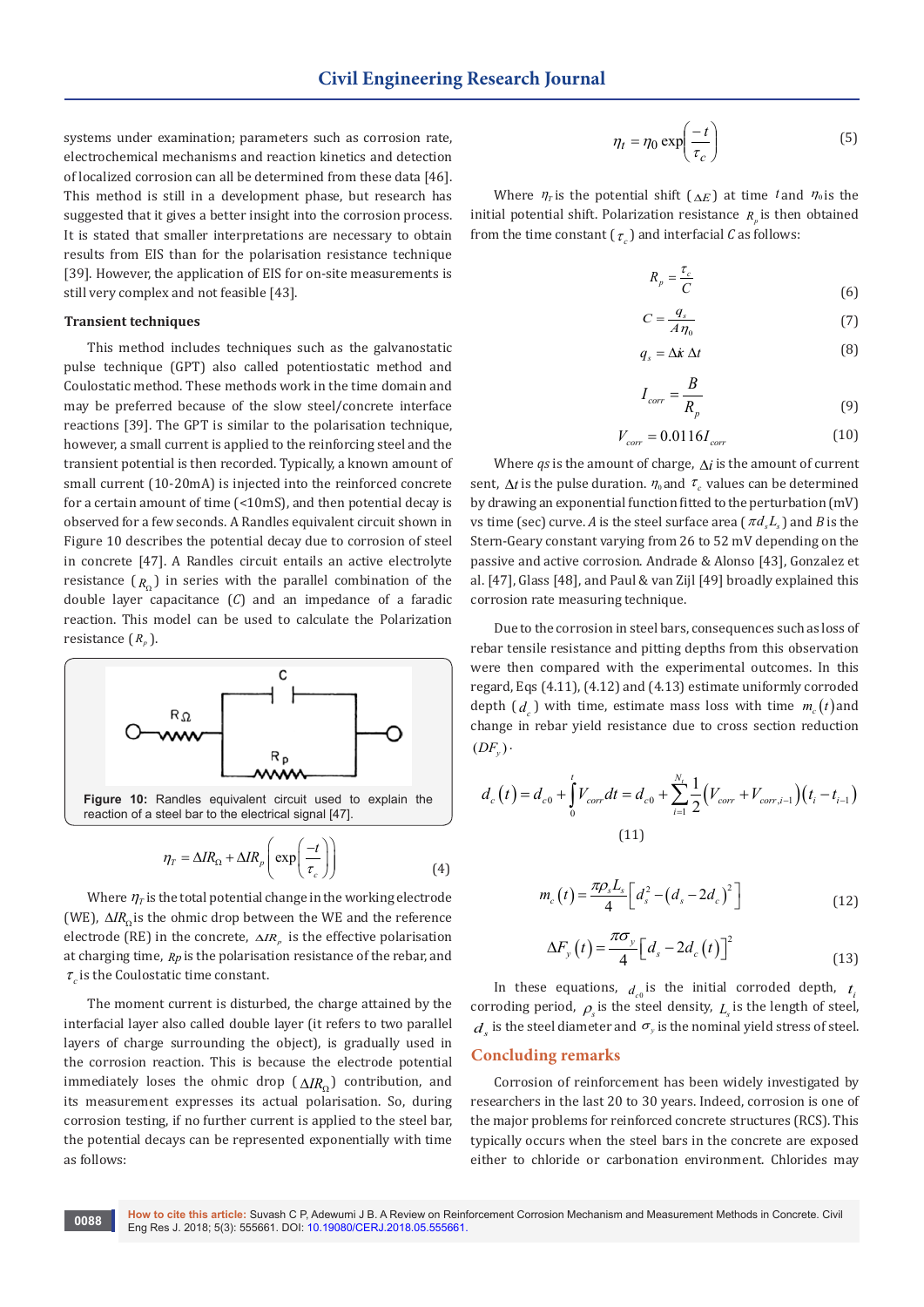permeate into concrete from its ingredients or penetrated from the surrounding chloride laden environment. Carbonation may occur due to the penetration of acidic gases into the concrete. Besides these, there are few more factors, some related to the concrete quality, such as w/c ratio, cement content, impurities in the concrete ingredients, presence of surface cracks, etc. Others are related to the external environment such as moisture, oxygen, humidity, temperature, bacterial attack, stray currents, etc., which affect reinforcement corrosion [50,51]. Several ways have been identified for protecting steel bars or delaying corrosion process in concrete such as increase cover depth, improve quality of concrete for ensuring denser microstructure, etc. There are some other protection methods such as using epoxy coating, stainless steel and non-metallic reinforcement.

In this paper, details of corrosion mechanisms, which include initiation and propagation, and the parameters which contribute to the corrosion process, are described. Indeed, it is a difficult task to measure the actual damage in steel due to corrosion. However, using the corrosion measuring techniques described in this paper, it is possible to estimate the possible damage in steel due to corrosion. Apart from the corrosion measuring techniques reported here, techniques such as eddy current testing [52], acoustic emission technique [53,54], etc. are also available to detect and evaluate corrosion and failures of high-strength steel strands. Of course, the results obtained from different methods may be different but they may be sufficient to represent the corrosion damage with acceptable reliability for decision on repair.

#### **References**

- 1. Shetty MS (2008) Concrete technology: Theory and Practice. S. Chand Publisher, India, pp. 624.
- 2. [Natesan M, Smith S, Humphreys K, Kaya Y \(2003\) The Cement Industry](https://www.sciencedirect.com/science/article/pii/B9780080442761501574)  [and Global Climate Change: Current and Potential Future Cement](https://www.sciencedirect.com/science/article/pii/B9780080442761501574)  Industry CO<sub>2</sub> Emissions'. Greenhouse Gas Control Technologies-6th [International Conference, Oxford: Pergamon, USA pp. 995-1000.](https://www.sciencedirect.com/science/article/pii/B9780080442761501574)
- 3. [\(2000\) ISO 15686-1: Building and constructed assets- Service life](https://www.sis.se/api/document/preview/616894/)  [planning part 1 General principle. Geneva.](https://www.sis.se/api/document/preview/616894/)
- 4. [Li Z, Leung C, Xi Y \(2009\) Structural renovation in concrete. Book](https://epdf.tips/structural-renovation-in-concrete.html)  [published by Taylor & Francis, NY, USA.](https://epdf.tips/structural-renovation-in-concrete.html)
- 5. [Hu J, Cheng X, Li X, Deng P, Wang G \(2015\) The Coupled Effect of](https://www.hindawi.com/journals/jchem/2015/462605/)  [Temperature and Carbonation on the Corrosion of Rebars in the](https://www.hindawi.com/journals/jchem/2015/462605/)  [Simulated Concrete Pore Solutions. Journal of Chemistry.](https://www.hindawi.com/journals/jchem/2015/462605/)
- 6. Kumar V (1998) Protection of Steel Reinforcement for Concrete: A Review. Corrosion Reviews 16 (4): 317-358.
- 7. [Liu Y, Weyers RE \(1998\) Modelling the time-to-corrosion cracking in](https://www.concrete.org/publications/internationalconcreteabstractsportal.aspx?m=details&ID=410)  [chloride contaminated reinforced concrete structures. ACI Materials](https://www.concrete.org/publications/internationalconcreteabstractsportal.aspx?m=details&ID=410)  [Journal 95\(6\): 675-681.](https://www.concrete.org/publications/internationalconcreteabstractsportal.aspx?m=details&ID=410)
- 8. [Paul SC, Van Zijl GPAG \(2017\) Corrosion deterioration of steel in](https://link.springer.com/article/10.1007/s40069-017-0205-8)  [cracked SHCC. International Journal of Concrete Structures and](https://link.springer.com/article/10.1007/s40069-017-0205-8)  [Materials 11\(3\): 557-572.](https://link.springer.com/article/10.1007/s40069-017-0205-8)
- 9. Van Zijl GPAG, Paul SC (2018) A novel link of the time scale in accelerated chloride-induced corrosion test in reinforced SHC. Construction and Building Materials 167: 15-19.
- 10. [Langford P, Broomfield J \(1987\) Monitoring the corrosion of reinforcing](https://trid.trb.org/view/294739)

[steel. Construction Repair 1\(2\): 32-36.](https://trid.trb.org/view/294739)

- 11. Bertolini L, Elsener B, Pedeferri P, Polder RP (2004) Corrosion of Steel in Concrete, WILEY-VCH Verlag GmbH & Co KGaA, Weinheim.
- 12. [Tutti K \(1982\) Corrosion of steel in concrete, Swedish Cement and](https://lucris.lub.lu.se/ws/files/4709458/3173290.pdf)  [Concrete Research Institute, of CBI research 82-84: 468.](https://lucris.lub.lu.se/ws/files/4709458/3173290.pdf)
- 13. [Jiang JY, Wang D, Chu HY, Ma H, Liu Y \(2017\) The Passive Film Growth](https://www.ncbi.nlm.nih.gov/pubmed/28772772)  [Mechanism of New Corrosion-Resistant Steel Rebar in Simulated](https://www.ncbi.nlm.nih.gov/pubmed/28772772)  [Concrete Pore Solution: Nanometer Structure and Electrochemical](https://www.ncbi.nlm.nih.gov/pubmed/28772772)  [Study. Materials 10\(4\): 412.](https://www.ncbi.nlm.nih.gov/pubmed/28772772)
- 14. [Leek DS \(1991\) The passivity of steel in concrete. Quarterly Journal of](http://qjegh.lyellcollection.org/content/24/1/55.full)  [Engineering Geology 24: 55-66.](http://qjegh.lyellcollection.org/content/24/1/55.full)
- 15. Hansson CM, Poursace A, Jaffer SJ (2007) Corrosion of reinforcing bars in concrete. R&D serial No. 3013a, Portland Cement Association, Skokie, Illinois, USA, p. 33.
- 16. [Hansson CM, Poursaee A, Laurent A \(2006\) Macrocell and microcell](https://www.sciencedirect.com/science/article/pii/S000888460600192X)  [corrosion of steel in ordinary Portland cement and high performance](https://www.sciencedirect.com/science/article/pii/S000888460600192X)  [concretes. Cement and Concrete Research 36\(11\): 2098-2102.](https://www.sciencedirect.com/science/article/pii/S000888460600192X)
- 17. [Andrade C, Gonzalez JA \(1978\) Quantitative measurements of](https://onlinelibrary.wiley.com/doi/abs/10.1002/maco.19780290804)  [corrosion rate of reinforcing steels embedded in concrete using](https://onlinelibrary.wiley.com/doi/abs/10.1002/maco.19780290804)  [polarization resistance measurements, Werkstoffe und Korrosion 29:](https://onlinelibrary.wiley.com/doi/abs/10.1002/maco.19780290804)  [515-519.](https://onlinelibrary.wiley.com/doi/abs/10.1002/maco.19780290804)
- 18. Broomfield JP (2007) Corrosion of steel in concrete understanding, investigating and repair (2nd edn). Taylor & Francis, USA & Canada.
- 19. Vennesland Ø, Gjørv OE (1981) Effect of cracks in submerged concrete sea structures on steel corrosion. Material Performance 20: 49-51.
- 20. Okada K, Miyagawa T (1989) Chloride Corrosion of Reinforcing Steel in Cracked Concrete, ACI, SP-65. In Performance of Concrete in Marine Environment, Detroit, Michigan, pp. 237-254.
- 21. Makita M, Mory Y, Katawaki K (1989) Marine corrosion behaviour of reinforced concrete exposed at Tokyo Bay, ACI, SP-65, In Performance of Concrete in Marine Environment, Detroit, Michigan, pp. 271-290.
- 22. Dong ZH, Shi W, Guo XP (2011) Initiation and repassivation of pitting corrosion of carbon steel in carbonated concrete pore solution. Corrosion Science 53(4): 1322-1330.
- 23. Zhao X, Chen C, Xu W, Zhu Q, Ge C (2016) Evaluation of long-term corrosion durability and self-healing ability of scratched coating systems on carbon steel in a marine environment. [Chinese Journal of](http://link.springer.com/journal/343)  [Oceanology and Limnology](http://link.springer.com/journal/343), p. 1-14.
- 24. [Wang Y, Fang G, Ding W, Han N, Xing F, et al. \(2015\) Self-immunity](https://www.nature.com/articles/srep18484)  [microcapsules for corrosion protection of steel bar in reinforced](https://www.nature.com/articles/srep18484)  [concrete, Scientific Reports p. 5.](https://www.nature.com/articles/srep18484)
- 25. [Mihashi H, SFU, Ahmed, Kobayakawa A \(2011\) Corrosion of reinforcing](https://www.jstage.jst.go.jp/article/jact/9/2/9_2_159/_article/-char/ja)  [steel in fibre reinforced cementitious composites. Journal of Advantage](https://www.jstage.jst.go.jp/article/jact/9/2/9_2_159/_article/-char/ja)  [Concrete Technology 9\(2\): 159-167.](https://www.jstage.jst.go.jp/article/jact/9/2/9_2_159/_article/-char/ja)
- **26.**[Rooij MR, Schlangen E, Joseph C \(2013\) Self-healing phenomena in](https://www.springer.com/in/book/9789400766235)  [cement-based materials, State-of-the-Art Report of RILEM Technical](https://www.springer.com/in/book/9789400766235)  [Committee 221-SHC, Springer publication.](https://www.springer.com/in/book/9789400766235)
- 27. Mohammed TU, Otsuki N, Hamada H, Yamaji T (2002) Chlorideinduced corrosion of steel bars in concrete with presence of gap at steel-concrete. ACI Materials Journal 99(2): 149-156.
- 28. [Hansen EJ, Saouma VE \(1999\) Numerical Simulation of Reinforced](https://www.concrete.org/publications/internationalconcreteabstractsportal/m/details/id/442)  [Concrete Deterioration-Part I: Chloride Diffusion. ACI Materials](https://www.concrete.org/publications/internationalconcreteabstractsportal/m/details/id/442)  [Journal 96\(2\): 173-181.](https://www.concrete.org/publications/internationalconcreteabstractsportal/m/details/id/442)
- 29. Fib Bulletin 3 (1999) Structural concrete- Textbook on behaviour, design and performance (vol 3).
- 30. [Mendoza DN, Tiburci CG, Hervert HL, Mendez RC, Castro-Borges P](http://93.39.235.160/Web_1/database_locale/mediateca/CEB-FIP_MODELCODE1999.pdf)  [\(2012\) Identifying Factors Influencing the Corrosion Rate of Steel Using](http://93.39.235.160/Web_1/database_locale/mediateca/CEB-FIP_MODELCODE1999.pdf)

**How to cite this article:** Suvash C P, Adewumi J B. A Review on Reinforcement Corrosion Mechanism and Measurement Methods in Concrete. Civil Eng Res J. 2018; 5(3): 555661. DOI: [10.19080/CERJ.2018.05.555661.](http://dx.doi.org/10.19080/CERJ.2018.05.555661) **<sup>0089</sup>**